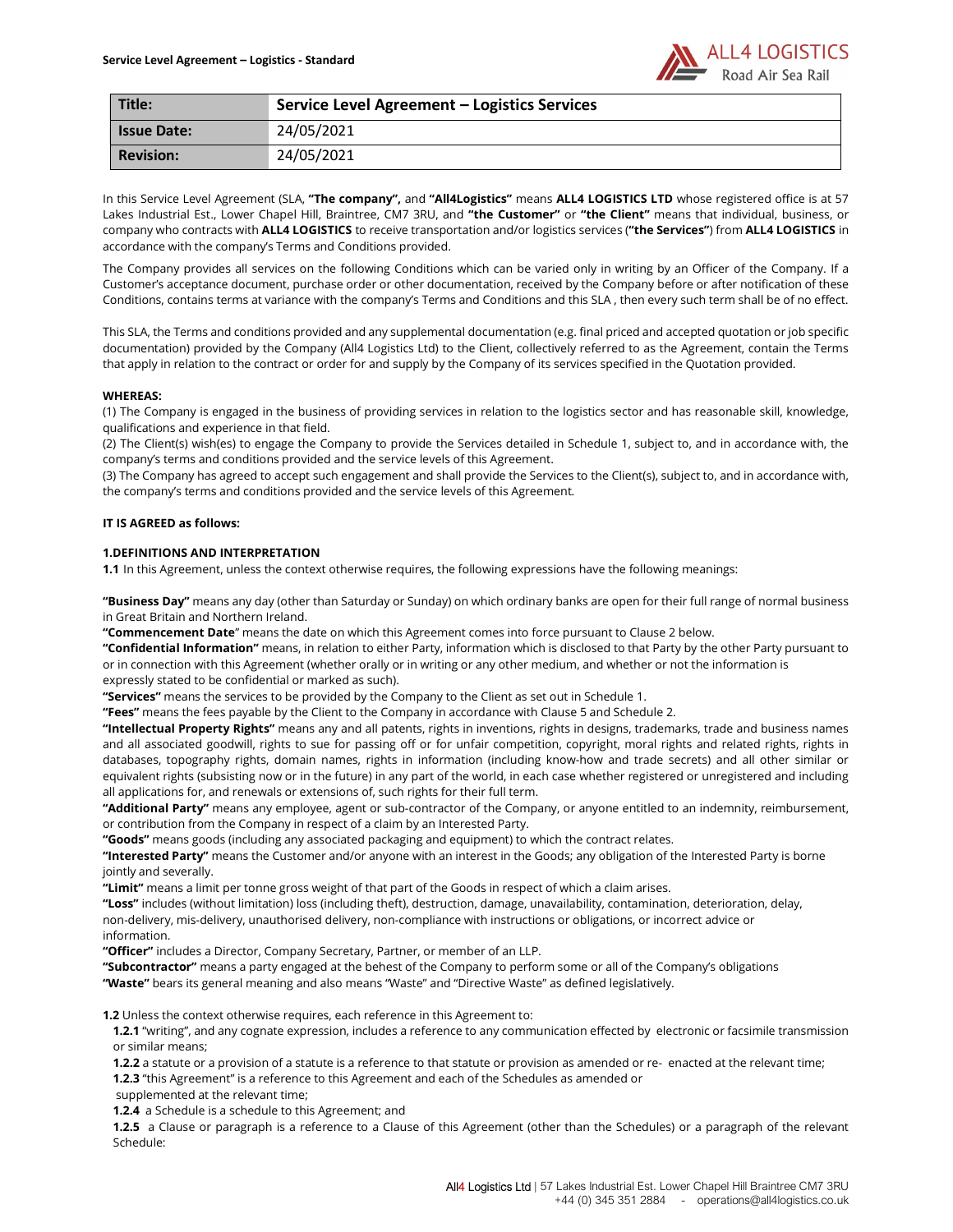

1.2.6 "Terms and Conditions provided" refers to the specifics of the consignment or service provided by the company and agreed by the Client and shall be considered a part of this agreement;

1.2.7 a "Party" or the "Parties" refer to the parties to this Agreement.

1.3 The headings used in this Agreement are for convenience only and shall have no effect upon the interpretation of this Agreement.

1.4 Words imparting the singular number shall include the plural and vice versa.

1.5 References to any gender shall include the other gender.

1.6 References to persons shall include corporations.

# 2. TERMS OF AGREEMENT

This Agreement will come into force on the Commencement Date specified on the Terms & Conditions agreed in the Schedule that accompanies this SLA and shall continue in force for the term specified in said Schedule, subject to the provisions of Clauses 9 and 13.

# 3. THE COMPANY'S OBLIGATIONS

3.1 The Company shall perform its obligations under this Agreement with reasonable skill and care and in a reasonable and timely manner in accordance with the provisions of this Agreement.

3.2 The Company shall provide the Client with such information and advice in connection with the Services and the provision thereof as the Client may, from time to time, reasonably require both before and during the provision of the Services.

3.3 The Company shall use reasonable endeavours to keep the Client informed of any special requirements (including, but not limited to, legislative requirements) applicable to the rendering of the Services. To the extent necessary and appropriate, the Company shall promptly take steps to comply with any such requirements. These steps shall not otherwise alter this Agreement in any way,

subject to each Party's right to request a meeting to review such changes.

3.4. In the case of carriage, the Company's responsibility for the Goods starts when loading on the vehicle is complete and ends when the Goods are tendered for unloading. In the case of storage and / or processing it starts when they are accepted into store and ends when they are tendered for collection, or the Company becomes aware of the grounds for their removal under Condition 2.2 or on the expiry of notice under Condition 7.1 or 7.2. Where the Company provides storage and carriage it shall also be responsible for the Goods while they are transferred from its vehicle into its store and vice versa. In the case of forwarding, the Company's responsibility is only to engage or propose apparently competent contractors and to give them adequate instructions in relation to the Goods; and in this case, or where the contract is for advice, it is not responsible for the Goods themselves.

3.5. The Company's duty is to the Customer only and not to any third party. Any advice given is for the Customer only.

3.6. Unless it states otherwise in writing, where the Company provides forwarding services it operates as the Customer's agent in engaging contractors to deal with the Goods.

# 4. CLIENT'S OBLIGATIONS

4.1 It is a condition of the contract, and the Client warrants and undertakes, that: -

4.1.1 It is either the owner of the Goods/ Consignment or is authorised by the owner to accept these Conditions on the owner's behalf.

4.1.2 The Client shall provide the Company with such information in connection with the Services and the provision thereof as the Company may, from time to time, reasonably require both before and during the provision of the Services.

4.1.3 The Client shall perform its obligations under this Agreement in a reasonable and timely manner in accordance with the provisions of this Agreement.

4.1.4 The Client shall use reasonable endeavours to keep the Company informed of any special requirements (including, but not limited to, legislative requirements) applicable to the rendering of the Services. To the extent necessary and appropriate, the Company shall promptly take steps to comply with any such requirements. These steps shall not otherwise alter this Agreement in any way, subject to each Party's right to request a meeting to review such changes.

4.1.5 The consignment shall be presented to the Company (and/or anyone else dealing with them) securely and properly packed in compliance with any applicable statutory regulations, recognised standards and best practice and are and will remain in a condition to be safely handled, stored and/or carried and so as not to cause injury, damage, contamination, or deterioration (or the possibility of them) to any person, premises, equipment or to any other items in any way.

4.1.3 Before the Company assumes any responsibility for or by reference to the consignment, the Client will inform the Company in writing of any relevant matters; including any special precautions necessitated by the nature, weight, or condition of the consignment and any statutory or other duties specific to the consignment with which the Company or others may need to comply; and will promptly after invoicing pay the Company's reasonable extra charges for complying.

4.1.4 It will promptly after invoicing reimburse all duties, taxes and expenses that the Company may be required to pay in respect of the consignment including where the liability to pay them arises due to the fault, other act or omission of the Company or its employees or sub-contractors.

4.1.5 Except to the extent previously notified in detail to, and accepted by, the Company in writing none of the goods part of the consignment: are hazardous or contaminated; may cause pollution of the environment or harm to human health if they escape from their packaging; require any official consent or licence to handle, possess, deal with or carry; will at any time whilst in the care or control of the Company constitute Waste.

4.1.6 Where the Company is carrying the Goods that are part of the consignment, the Client will provide a risk assessment and method statement appropriate for the Goods and any location in which they are being handled. Unless otherwise previously agreed the Client will provide suitable facilities and equipment for, and will procure, safe and prompt loading and unloading of the consignment. The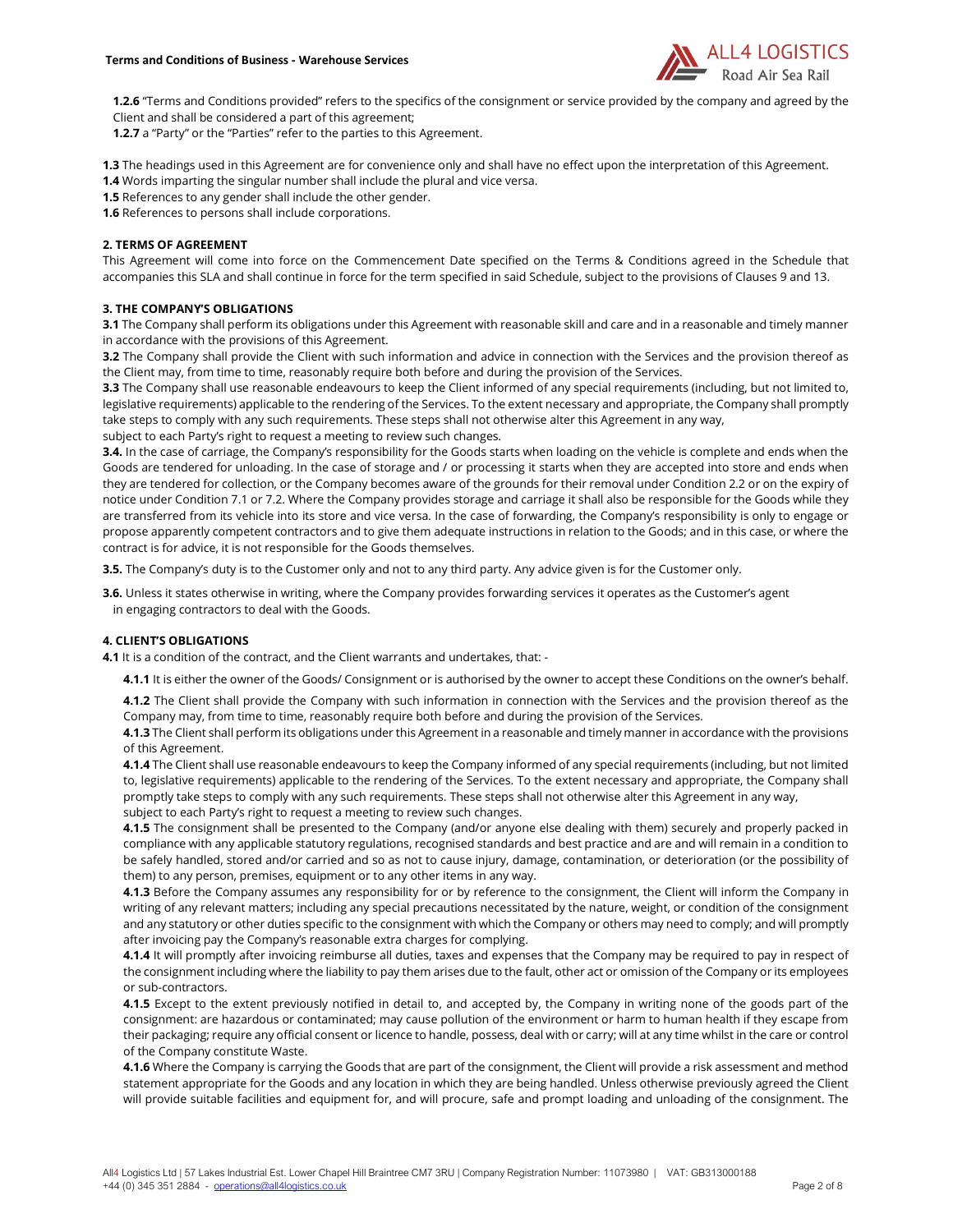

Customer will pay demurrage at the Company's standard rate if the vehicle is delayed for more than 30 minutes beyond the time reasonably needed for loading or unloading; and demurrage and storage charges if delivery is refused.

4.1.7 It will comply with any reasonable regulations of the Company relating to handling, carriage, storage or forwarding of Goods (and ancillary matters) which are notified in writing from time to time.

4.1.8 Information given by or on its behalf shall be materially correct and complete.

4.2 The Customer will indemnify the Company against any loss or damage it suffers as a result of carrying out the Customer's instructions or which is related to any breach of the Customer's obligations and will pay all costs and expenses (including professional fees) incurred in, and the Company's reasonable charges for, dealing with the breach and its consequences. The Customer will pay an extra charge equal to the amount of any fine or penalty payable by the Company wholly or partly as a result of a breach by the Customer. If the Company suspects a breach of Condition 2, it may refuse to accept the Goods, demand their immediate removal, or itself arrange their removal without notice, at the Customer's expense.

# 5. INSURANCE AND THE COMPANY'S LIABILITY FOR LOSS

5.1 Except as provided in Condition 5.5, the Company does not insure the Goods and the Client shall self-insure or make arrangements to cover the Goods against all insurable risks to their full insurable value (including all duties and taxes) with any right for the insurer to bring a subrogated claim against the Company being excluded.

5.2 Subject to Condition 5.3, the Company excludes all liability for Loss however arising.

5.3 If and to the extent that Loss is directly caused by negligence or wilful act or default of the Company, its employees (acting in furtherance of their duties as employees) or sub-contractors or agents (acting in furtherance of their duties as subcontractors or agents) and subject to Conditions 5.4, 5.7 and 5.8, the Company will accept liability for Loss assessed on normal legal principles but not exceeding the Limit fixed by Condition 5.5. Any quantification of value includes duties and taxes.

5.4 In no case shall the Company be liable for any lost profit, income, or savings, wasted expenditure, or indirect or consequential loss.

5.5 In no case shall any liability of the Company (including inter alia any liability in respect of duties and taxes) exceed the Limit, fixed as follows:

**5.5.1** The Customer may specify the Limit as an amount (in Sterling, US Dollars or Euros) per tonne weight by notice in writing stating the Limit and the nature and maximum value of the Goods, including duty and taxes. The Limit nominated by the Customer shall apply in respect of any cause of action arising after the Date. It is a condition of the contract that the Customer pays within 7 days of receipt the Company's invoices for its costs in insuring against its potential liability up to the Limit, and/or to the extent that the Company elects to carry the risk itself, its extra charge equivalent to the estimated or likely cost of such insurance.

**5.5.2.** If the Company having made reasonable efforts is unable to obtain insurance on reasonable terms to cover its liability up to the Limit nominated by the Customer, or if the Customer has not yet paid any invoice issued under Condition 5.5.1, the Company may give 7 days written notice, and the Limit for causes of action arising after expiry shall be £100 sterling per tonne.

5.5.3 Unless and until a higher Limit has been fixed under Condition 5.5.1 and continues in effect, the Limit shall be £100 sterling per tonne.

5.6 Without prejudice to the Company's rights under Condition 6 to be paid free from deduction or set-off, any limitation of liability on the part of the Company shall be applied to any claim by the Customer before any set off or counterclaim is asserted against money due to the Company.

5.7 The Company shall not be liable for any claim unless:

5.7.1 it has received written notice of it within 10 days of the event giving rise to the claim coming to the knowledge of the Customer or consignee; and it has received within 21 days of the event giving rise to the claim coming to the knowledge of the Customer or consignee sufficient detail in writing to enable investigation. In the case of failure to deliver, time shall run from the first working day after the expected date of delivery.

5.7.2 No legal proceedings (including any counterclaim) may be brought against the Company unless they are issued and served within 9 months of the event giving rise to the claim.

5.8 The Company shall not be liable for any Loss to the extent that it is caused or contributed to by a breach of any of the Customer's obligations in Condition 2, or by any of the circumstances by virtue of which the Company is relieved of its obligations under Condition 8.

### 6. EMPLOYEES, SUB-CONTRACTORS AND OTHERS

6.1 The Company shall be entitled to sub-contract all or any part of its obligations and in this event these Conditions shall apply to such services. Where storage is subcontracted the Company will on request notify the Customer of the location of the Goods.

6.2 No Interested Party will make a claim or issue proceedings in respect of Loss against any Additional Party.

6.3 Without prejudice to Condition 6.2, if an Additional Party pays or is liable to make a payment to an Interested Party in connection with a claim for Loss, the Interested Party will fully indemnify the Company against any claim (including all costs and expenses) by the Additional Party against the Company for reimbursement of, contribution to or indemnity against that payment to the extent that it exceeds the Limit applicable at the time of the event giving rise to the claim.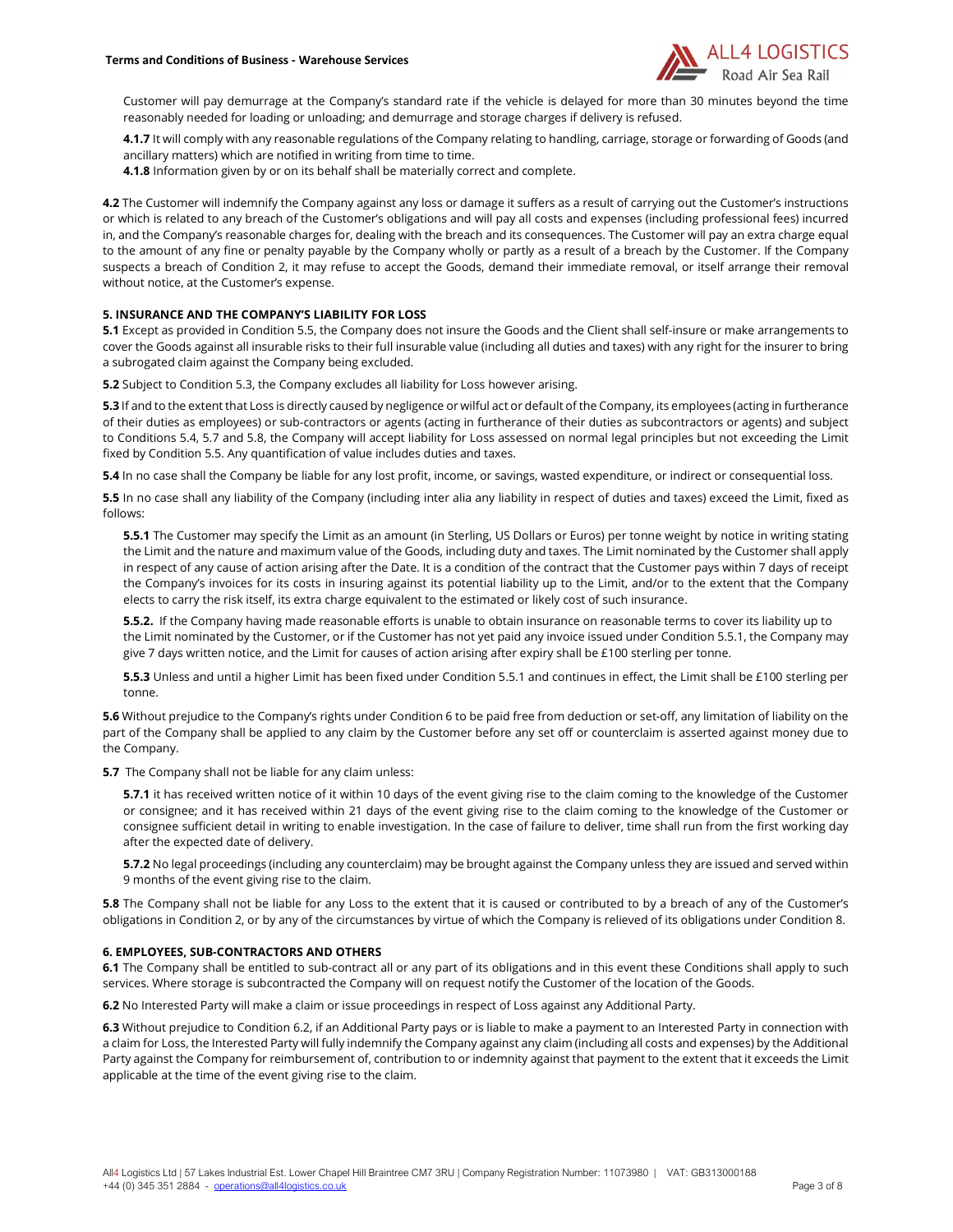

# 7. FEES, PAYMENT AND RECORDS

7.1 The Client shall pay the Fees to the company in accordance with the provisions of Schedule 2 as consideration for the Services provided by the company in accordance with the Terms and Conditions provided and this Agreement.

7.2 Where any payment pursuant to this Agreement is required to be made on a day that is not a Business Day, it may be made on the next following Business Day.

7.3 The Company's charges are subject to VAT and may be increased by prior notice to the Client. The notice shall be at least 7 days for increases reflecting any rise in fuel costs and at least 21 days otherwise. The Company has the right to charge for storage of the Goods for so long as it has custody of or is responsible for them.

7.4 The charges shall be paid free of any deduction or set-off at such periodic intervals as may have been agreed between the parties and in any event on the earlier of (a) the expiry of any agreed period of credit and (b) the time immediately before any of the Goods cease to be in the Company's care or control. The Company shall be entitled to payment for carriage at the time the Goods are loaded onto the vehicle.

7.5 If either Party fails to pay on the due date any amount which is payable to the other pursuant to this Agreement then, without prejudice to and notwithstanding sub-Clause 11.2.1, that amount shall bear interest from the due date until payment is made in full, both before and after any judgment, at a rate of 1.5% per annum over the Bank of England base rate from time to time in force, during all or part of which it is overdue.

7.6 The Company shall (on its own behalf and as agent for any assignee of its invoices) have a general and particular lien on the Goods (and any associated documentation or records) as security for payment of all sums (whether due or not) claimed by the Company from, or invoiced to, the Customer or another Interested Party on any account (relating to the Goods or not), or otherwise claimed in respect of the Goods or other property of an Interested Party. Storage shall be charged for any goods detained under lien.

# 8. PROVISION OF THE SERVICES

8.1 The Company shall, throughout the term of this Agreement, provide the Services to the Client in accordance with the Terms and Conditions provided and those of this Agreement. The Company shall be responsible for ensuring that it complies with all statutes, regulations, byelaws, standards, codes of conduct and any other rules relevant to the provision of the Services.

8.2 The Company shall use all due and proper care to ensure that the manner in which it provides the Services does not have any adverse effect on the name, reputation, image or business of the Client.

8.3 In the event that the Company commits any breach of any of the Terms and Conditions provided and those of this Agreement by failing to provide the Services to the required Service Levels or commits any other breach which adversely affects the provision of the same, the following provisions will apply:

8.3.1 the Client may give written notice to the Company requiring the Company to rectify the breach;

8.3.2 if the Company fails to comply with any such notice given;

8.3.3 The client will have the right to cancel the contract. The Company's liability will be strictly limited to a full and complete refund of any monies paid to them by the client in respect of this contract.

# 9. CONFIDENTIALITY

9.1 Each Party undertakes that, except as provided by sub-Clause 9.2 or as authorised in writing by the other Party, it shall, at all times during the continuance of this Agreement and [for \_\_\_\_ years] after its termination:

9.1.1 keep confidential all Confidential Information;

9.1.2 not disclose any Confidential Information to any other party;

9.1.3 not use any Confidential Information for any purpose other than as contemplated by and subject to the terms of this Agreement; 9.1.4 not make any copies of, record in any way or part with possession of any Confidential Information and ensure that none of its directors, officers, employees, agents, sub-contractors or advisers does any act which, if done by that Party, would be a breach of the provisions of sub-Clauses 9.1.1 to 9.1.4 above.

### 9.2 Either Party may:

9.2.1 disclose any Confidential Information to:

9.2.1.1 any sub-contractor or supplier of that Party;

9.2.1.2 any governmental or other authority or regulatory body; or

9.2.1.3 any employee or officer of that Party or of any of the aforementioned persons, parties or bodies;

to such extent only as is necessary for the purposes contemplated by this Agreement (including, but not limited to, the provision of the Services), or as required by law. In each case that Party shall first inform the person, party or body in question that the Confidential Information is confidential and (except where the disclosure is to any such body under sub-Clause 9.2.1.2 or any employee or officer of any such body) obtaining and submitting to the other Party a written confidentiality undertaking from the party in question. Such undertaking should be as nearly as practicable in the terms of this Clause 9, to keep the Confidential Information confidential and to use it only for the purposes for which the disclosure is made; and

9.2.2 use any Confidential Information for any purpose, or disclose it to any other person, to the extent only that it is at the date of this Agreement, or at any time after that date becomes, public knowledge through no fault of that Party. In making such use or disclosure, that Party must not disclose any part of the Confidential Information that is not public knowledge.

9.3 The provisions of this Clause 9 shall continue in force in accordance with their terms, notwithstanding the termination of this Agreement for any reason.

# 10. INTELLECTUAL PROPERTY RIGHTS

The Company shall retain the ownership of any and all Intellectual Property Rights that may subsist in the products of the Services as provided by the Company.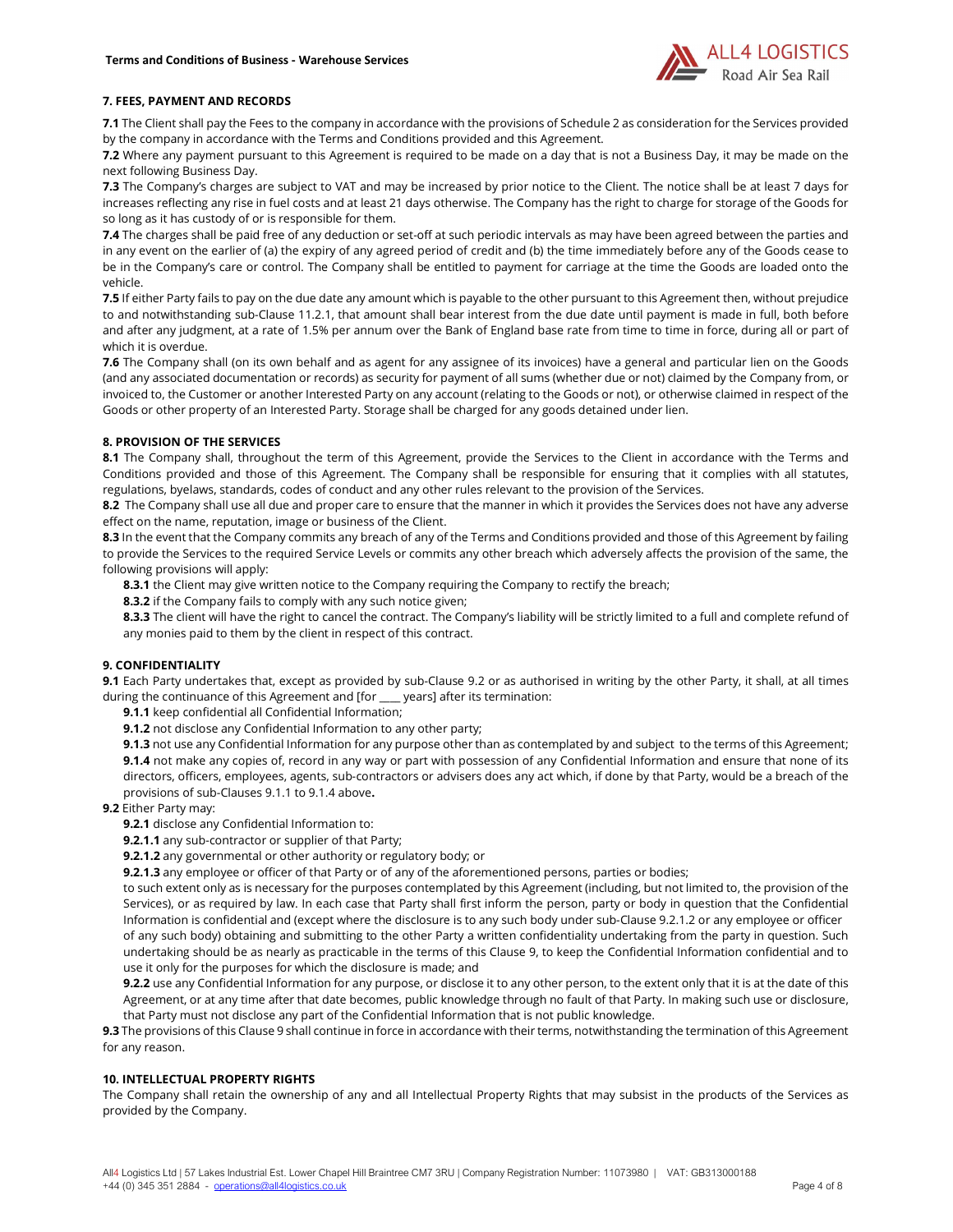

# 11. TERMINATION

11.1 Either Party may terminate this Agreement by giving to the other not less than 30 days written notice, to expire on or at any time after the minimum term of the agreement.

11.2 Either Party may forthwith terminate this Agreement by giving written notice to the other Party if:

11.2.1 any sum owing to that Party by the other Party under any of the provisions of this Agreement is not paid within 14 days of the due date for payment;

11.2.2 the other Party commits any other breach of any of the provisions of this Agreement or the terms and Conditions provided and, if the breach is capable of remedy, fails to remedy it within 14 days after being given written notice giving full particulars of the breach and requiring it to be remedied;

11.2.3 an encumbrancer takes possession, or where the other Party is a company, a receiver is appointed, of any of the property or assets of that other Party;

11.2.4 the other Party makes any voluntary arrangement with its creditors or, being a company, becomes subject to an administration order (within the meaning of the Insolvency Rules 2016 and The Corporate Insolvency and Governance Act 2020);

11.2.5 the other Party, being an individual or firm, has a bankruptcy order made against it or, being a company, goes into liquidation (except for the purposes of bona fide amalgamation or reconstruction and in such a manner that the company resulting therefrom effectively agrees to be bound by or assume the obligations imposed on the other Party under this Agreement);

11.2.6 anything analogous to any of the foregoing under the law of any jurisdiction occurs in relation to the other Party;

11.2.7 the other Party ceases, or threatens to cease, to carry on business; or

11.2.8 control of the other Party is acquired by any person or connected persons not having control of that other Party on the date of this Agreement. For the purposes of this Clause "control" and "connected persons" shall have the meanings ascribed thereto by Sections 1124 and 1122 respectively of the Corporation Tax Act 2010.

11.3 The right to terminate this Agreement given by this Clause shall not prejudice any other right or remedy of either Party in respect of the breach concerned (if any) or any other breach.

11.4 With regards to the Coronavirus (Covid-19) Pandemic and any other pandemic resulting of it or any other new that comes in the future, the provisions contained in Clause 28.4 concerning termination will apply.

# 12. POST-TERMINATION

Upon the termination of this Agreement for any reason:

12.1 any sum owing by either Party to the other Party under any of the provisions of this Agreement shall become immediately due and payable;

12.2 any rights or obligations to which any of the Parties to this Agreement may be entitled or be subject before its termination shall remain in full force and effect where they are expressly stated to survive such termination;

12.3 termination shall not affect or prejudice any right to other remedies which the terminating Party may have in respect of the event giving rise to the termination;

12.4 As provided in this Clause and except in respect of any accrued rights, neither Party shall be under any further obligation to the other; 12.5 each Party shall return to the other Party any materials in which the ownership has not been transferred to that other Party which have, for any reason, been provided for the purposes of this Agreement; and

12.6 each Party shall (except to the extent referred to in Clause 11) forthwith cease to use, either directly or indirectly, any Confidential Information, and shall forthwith return to the other Party any documents in its possession or control which contain or record any Confidential Information.

# 13. LIABILITY AND INDEMNITY

13.1 The Company shall indemnify and hold harmless the Client, its subcontractors, agents and employees from and against any and all claims, costs and liabilities howsoever arising and of whatsoever nature and whether in contract or in tort, including injury to or death of any person or persons or loss of or damage to any property arising out of or in respect of the performance or failure to perform its obligations under this Agreement if and to the extent that such losses, costs, damages and expenses are caused or contributed to by the negligent acts or omissions of the Company or any persons for which the Company is otherwise legally liable.

13.2 The Client shall indemnify and hold harmless the Company, its subcontractors, agents and employees from and against any and all claims, costs and liabilities howsoever arising and of whatsoever nature and whether in contract or in tort, including injury to or death of any person or persons or loss of or damage to any property arising out of or in respect of the performance by the Client of its obligations under this Agreement if and to the extent that such losses, costs, damages and expenses are caused or contributed to by the negligent acts or omissions of the Client or any persons for which the client is otherwise legally liable.

13.3 Except as expressly provided in this Agreement, neither Party shall be liable or responsible to the other in contract, tort or otherwise (including any liability for negligence) for:

13.3.1 any loss of revenue, business, contracts, anticipated savings or profits, or any loss of use of facilities; or any special indirect or consequential loss howsoever arising.

13.3.2 For the purposes of sub-Clause 13.3.1 "anticipated savings"

13.3.3 means any expense which either Party expects to avoid incurring or to incur in a lesser amount than would otherwise have been the case by reason of the use of the Services provided by the Company under this Agreement.

### 14. FORCE MAJEURE

14.1. The Company shall be relieved of its obligations to the extent that their performance is prevented or delayed by, or their nonperformance results wholly or partly from, the act or omission of the Client or its agent or an Interested Party (including any breach by the Client of the Terms and Conditions provided and those of this Agreement) or by storm, flood, fire, explosion, civil disturbance,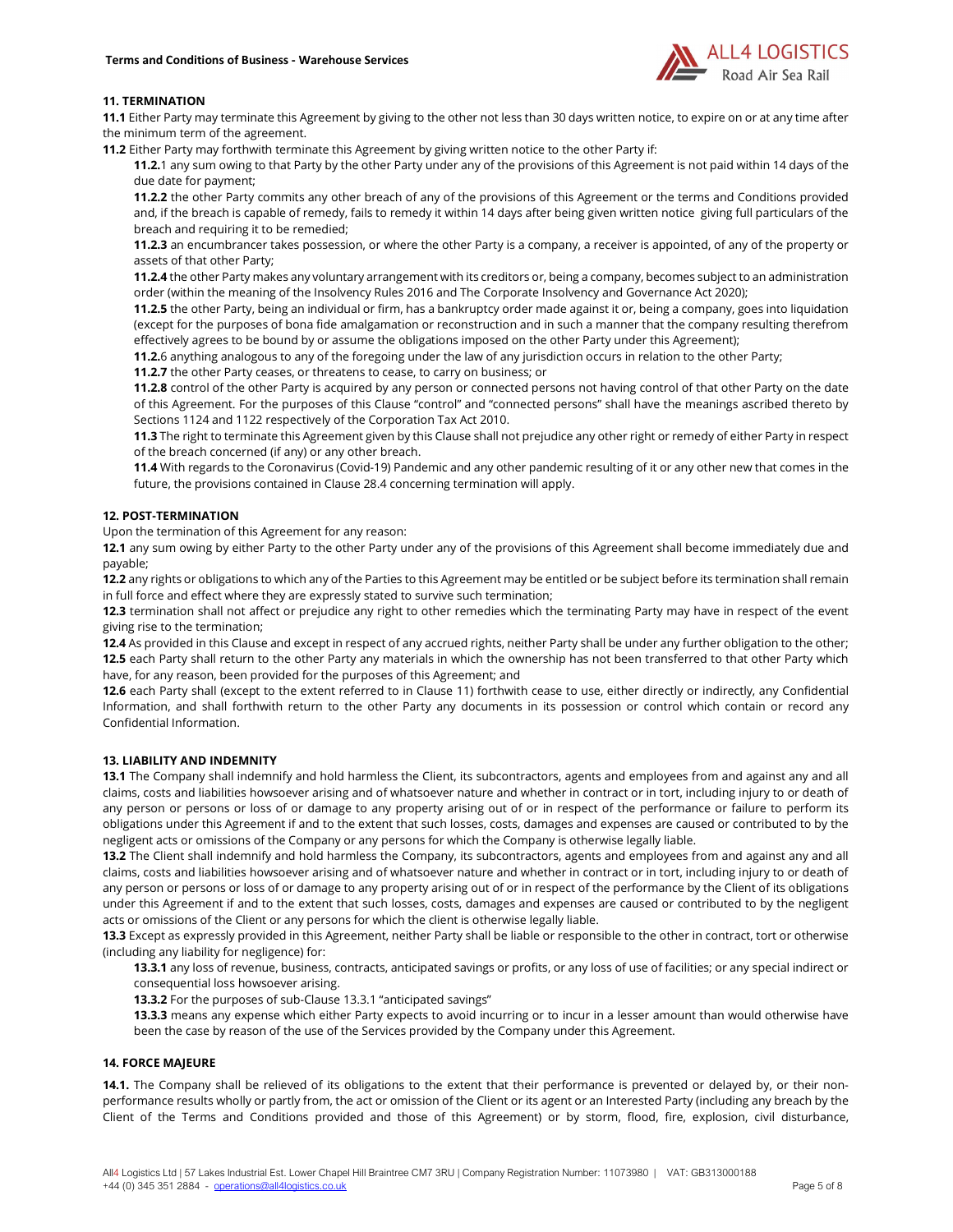

governmental or quasi-governmental action, breakdown or unavailability of premises, equipment or labour, or other cause beyond the reasonable control of the Company.

14.2. In the event that a Party to this Agreement cannot perform their obligations hereunder as a result of force majeure for a continuous period of 30 days, the other Party may at its discretion terminate this Agreement by written notice at the end of that period. In the event of such termination, the Parties shall agree upon a fair and reasonable payment for all Services provided up to the date of termination. Such payment shall take into account any prior contractual commitments entered into in reliance on the performance of the Terms and Conditions and those of this Agreement.

## 15. NO WAIVER

No failure or delay by either Party in exercising any of its rights under this Agreement shall be deemed to be a waiver of that right, and no waiver by either Party of a breach of any provision of this Agreement shall be deemed to be a waiver of any subsequent breach of the same or any other provision.

# 16. FURTHER ASSURANCE

Each Party shall execute and do all such further deeds, documents and things as may be necessary to carry the provisions of this Agreement into full force and effect.

### 17. COSTS

Subject to any provisions to the contrary each Party to this Agreement shall pay its own costs of and incidental to the negotiation, preparation, execution and carrying into effect of the Terms and Conditions and those of this Agreement.

### 18. SET-OFF

Neither Party shall be entitled to set-off any sums in any manner from payments due or sums received in respect of any claim under this Agreement or any other agreement at any time.

### 19. ASSIGNMENT AND SUB-CONTRACTING

19.1 This Agreement is personal to the Parties. Neither Party may assign, mortgage, charge (otherwise than by floating charge) or sublicence or otherwise delegate any of its rights hereunder, or sub-contract or otherwise delegate any of its obligations hereunder without the written consent of the other Party, such consent not to be unreasonably withheld.

19.2 The Company shall be entitled to perform any of the obligations undertaken by it through any other member of its team or through suitably qualified and skilled sub-contractors. Any act or omission of such other member or sub-contractor shall, for the purposes of this Agreement, be deemed to be an act or omission of the Company.

### 20. TIME

The Parties agree that the times and dates referred to in this Agreement are for guidance only and are not of the essence of this Agreement and may be varied by mutual agreement between the Parties.

## 21. RELATIONSHIP OF THE PARTIES

Nothing in this Agreement shall constitute or be deemed to constitute a partnership, joint venture, agency or other fiduciary relationship between the Parties other than the contractual relationship expressly provided for in this Agreement.

### 22. NON-SOLICITATION

22.1 Neither Party shall, for the term of this Agreement and for a period of 6 months after its termination or expiry, employ or contract the services of any person who is or was employed or otherwise engaged by the other Party at any time in relation to this Agreement [without the express written consent of that Party].

22.2 Neither Party shall, for the term of this Agreement and for a period of 6 months after its termination or expiry, solicit or entice away from the other Party any customer or client where any such solicitation or enticement would cause damage to the business of that Party without the express written consent of that Party.

# 23. THIRD PARTY RIGHTS

23.1 No part of this Agreement is intended to confer rights on any third parties and accordingly the Contracts (Rights of Third Parties) Act 1999 shall not apply to this Agreement.

23.2 Subject to this Clause, this Agreement shall continue and be binding on the transferee, successors and assigns of either Party as required.

### 24. NOTICES

24.1 All notices under this Agreement shall be in writing and be deemed duly given if signed by, or on behalf of, a duly authorised officer of the Party giving the notice.

24.2 Any notice shall be duly given if left at or sent by first class prepaid post to the last known address of the other party or by facsimile to the last notified number evidenced by a successful transmission record, or by email to the last address notified for the purpose of service; and shall if posted be deemed to have been given 2 working days after posting, and if by facsimile or email, one working day after sending.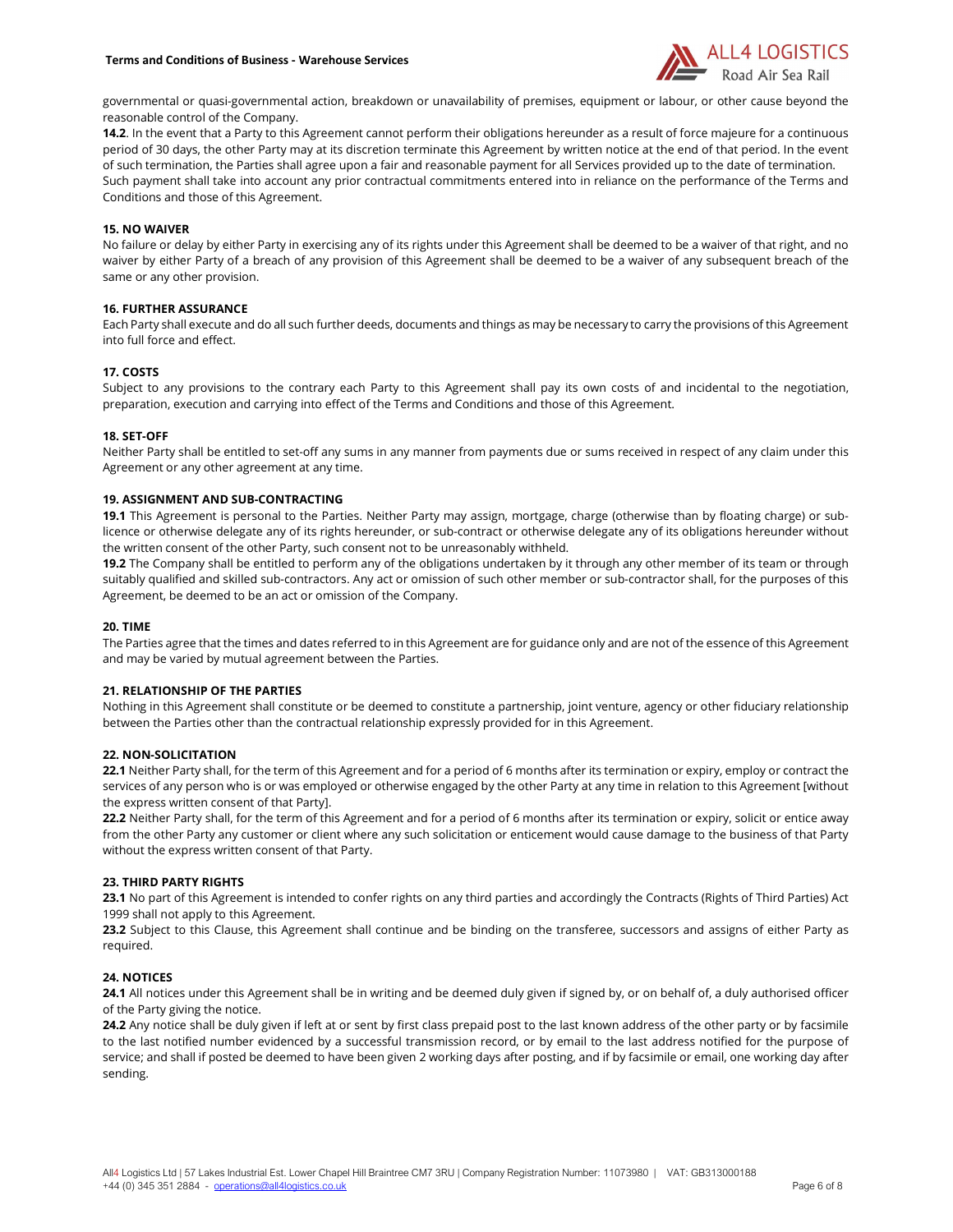

# 25. ENTIRE AGREEMENT

25.1 This Agreement contains the entire agreement between the Parties with respect to its subject matter and may not be modified except by an instrument in writing signed by the duly authorised representatives of the Parties.

25.2 Each Party acknowledges that, in entering into this Agreement, it does not rely on any representation, warranty or other provision except as expressly provided in this Agreement, the Terms and Conditions provided and all conditions, warranties or other terms implied by statute or common law are excluded to the fullest extent permitted by law.

# 26. COUNTERPARTS

This Agreement may be entered into in any number of counterparts and by the Parties to it on separate counterparts each of which when so executed and delivered shall be an original, but all the counterparts together shall constitute one and the same instrument.

# 27. SEVERANCE

In the event that one or more of the provisions of this Agreement is found to be unlawful, invalid or otherwise unenforceable, that / those provision(s) shall be deemed severed from the remainder of this Agreement. The remainder of this Agreement shall be valid and enforceable.

# 28. GENERAL

28.1 Each exclusion or limitation in these Conditions exists separately and cumulatively.

28.2 Signature on a delivery note is evidence that the Goods have been received in apparently good order save as noted.

28.3 The Company may open packaging to inspect Goods.

28.4 Pandemic: The Company reserves the right to revisit and revise the proposal, quotation and/or service specific assumptions within the Agreement during the quotation validity period or agreement period including, but not limited to, delivery, mobilisation, removal and/or collection dates and periods relating to the Services the company provides if:

28.4.1 legislation or other relevant guidance is issued by the UK Government or other relevant authority (including but not limited to the Scottish Government or the Welsh Government where relevant) relating to the Coronavirus (COVID-19) pandemic (and such other variants of the same pandemic) or any future pandemics that affect the Agreement; or

28.4.2 delays occur in the securing of labour, goods, equipment and/or materials needed for the Company's Quotation or provision of service where the cause of such delay is due to the consequences of the Coronavirus (COVID-19) pandemic (and such other variants of the same pandemic) or any future pandemics.

28.4.3 The Company do not accept liability for liquidated and ascertained damages or termination costs in the event of disruption or delay during the quotation validity period or hire period that relate to the Coronavirus (COVID-19) pandemic (and such other variants of the same pandemic) or any future pandemics. The Client acknowledges that during the period of the Coronavirus (COVID-19) pandemic (and such other variants of the same pandemic) or any future pandemics the Company may not be able to commence hire or provide services until the Company is satisfied that reasonable and appropriate safety measures are in place to protect the health and wellbeing of its employees and subcontractors in accordance with relevant Governmental and sector legislation and/or guidance. 28.4.4. In the event of any delay caused by the Coronavirus (COVID-19) pandemic (and such other variants of the same pandemic) or any future pandemics, the completion of delivery of the Services will be extended for a period equal to any such delay. If the delays continue for a period beyond four weeks, the parties can terminate the Agreement by mutual agreement.

# 29. DISPUTE RESOLUTION

29.1 The Parties shall attempt to resolve any dispute arising out of or relating to this Agreement through negotiations between their appointed representatives who have the authority to settle such disputes.

29.2 If negotiations do not resolve the matter within 30 days of receipt of a written invitation to negotiate, the parties will attempt to resolve the dispute in good faith through an agreed Alternative Dispute Resolution ("ADR") procedure.

29.3 If the ADR procedure under does not resolve the matter within 30 days of the initiation of that procedure, or if either Party will not participate in the ADR procedure, the dispute may be referred to arbitration by either Party.

29.4 The seat of the arbitration under sub-Clause 28.3 shall be England and Wales. The arbitration shall be governed by the Arbitration Act 1996 and Rules for Arbitration as agreed between the Parties. In the event that the Parties are unable to agree on the arbitrator(s) or the Rules for Arbitration, either Party may, upon giving written notice to the other Party, apply to the President or Deputy President for the time being of the Chartered Institute of Arbitrators for the appointment of an arbitrator or arbitrators and for any decision on rules that

may be required. 29.5 Nothing in this Clause shall prohibit either Party or its affiliates from applying to a court for interim injunctive relief.

29.6 The Parties hereby agree that the decision and outcome of the final method of dispute resolution under this Clause shall be final and binding on both Parties.

# 30. LAW AND JURISDICTION

30.1 This Agreement (including any non-contractual matters and obligations arising therefrom or associated therewith) shall be governed by, and construed in accordance with, the laws of England and Wales.

30.2 Subject to the provisions of Clause 28, any dispute, controversy, proceedings or claim between the Parties relating to this Agreement (including any non-contractual matters and obligations arising therefrom or associated therewith) shall fall within the jurisdiction of the courts of England and Wales.

# 31. FURTHER INFORMATION

Further information and advice on this SLA and T&Cs provided can be obtained from the DIRECTOR, at operations@all4logistics.co.uk